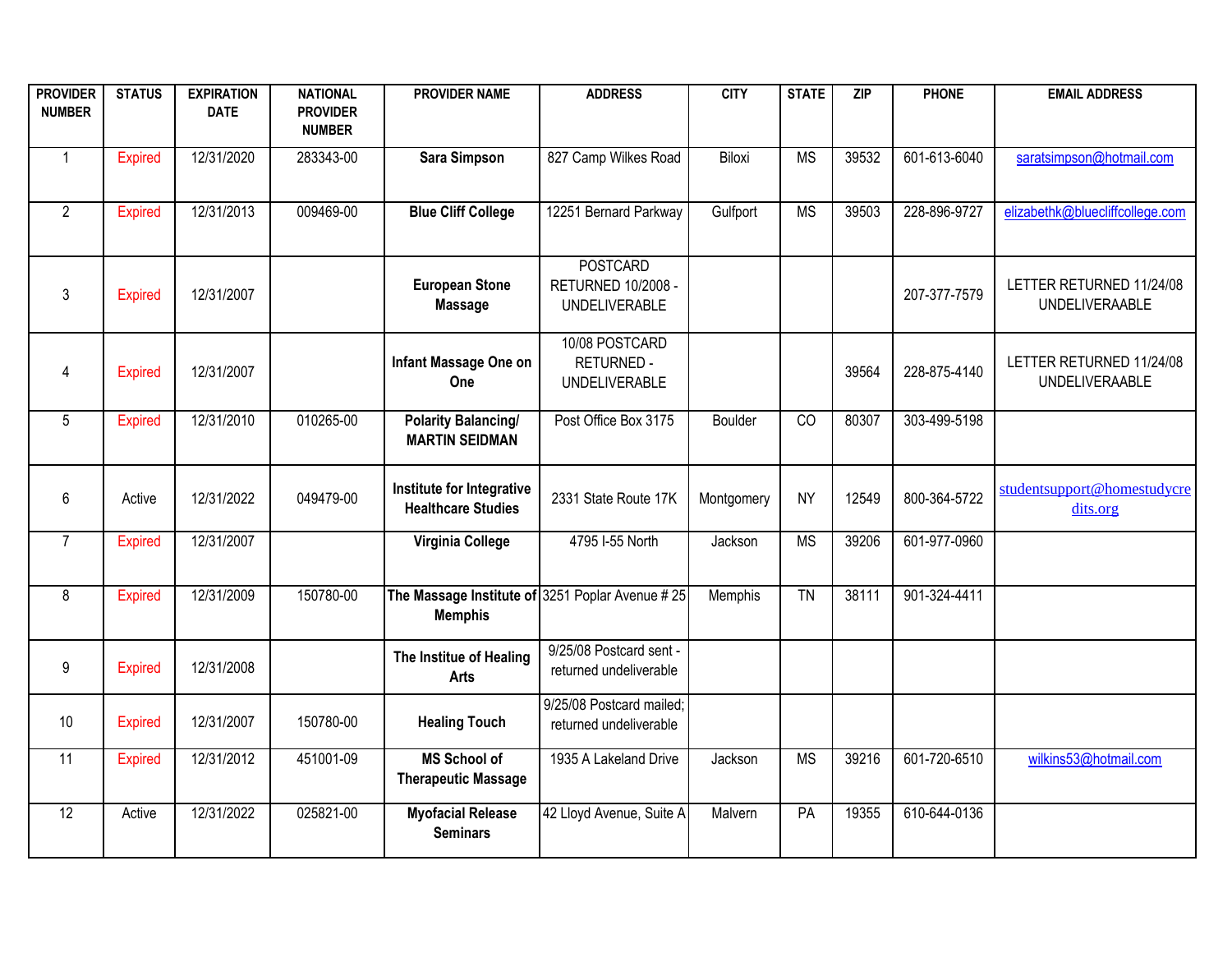|                 |                |            |           |                                   | 9/25/08 Postcard sent;  |                |                        |       |              |                          |
|-----------------|----------------|------------|-----------|-----------------------------------|-------------------------|----------------|------------------------|-------|--------------|--------------------------|
| 13              | <b>Expired</b> | 12/31/2008 |           | <b>Michael Lomax</b>              | returned undeliverable  |                |                        |       |              |                          |
|                 |                |            |           |                                   |                         |                |                        |       |              |                          |
| 14              | <b>Expired</b> | 12/31/2008 | 150600-00 | <b>Repetitive Use Injury</b>      | Post Office Box 358     | Evergreen      | CO                     | 80437 | 303-674-7948 |                          |
|                 |                |            |           | Therapy                           |                         |                |                        |       |              |                          |
| 15              | <b>Expired</b> | 12/31/2007 |           | <b>Healing Mountain</b>           | 455 S. 300 East, Ste.   | Salt Lake City | UT                     | 84111 | 800-407-3251 |                          |
|                 |                |            |           | <b>Massage School</b>             | 103                     |                |                        |       |              |                          |
|                 |                |            |           |                                   |                         |                |                        |       |              |                          |
| $\overline{16}$ | Active         | 12/31/2022 | 021995-00 | <b>International Institute of</b> | 5650 First Avenue North | St. Petersburg | F                      | 33710 | 727-343-4811 |                          |
|                 |                |            |           | Reflexology                       |                         |                |                        |       |              |                          |
|                 |                |            |           |                                   |                         |                |                        |       |              |                          |
| 17              | <b>Expired</b> | 12/31/2014 |           | <b>Kneaded Serenity</b>           | 1515 Speaks Road        | Terry          | <b>MS</b>              | 39170 | 601-713-2998 |                          |
|                 |                |            |           |                                   |                         |                |                        |       |              |                          |
| 18              | <b>Expired</b> | 12/31/2006 |           | <b>Healing Legacy Center</b>      | 710 Poplar Blvd         | Jackson        | <b>MS</b>              | 39202 | 601-948-8686 |                          |
|                 |                |            |           |                                   |                         |                |                        |       |              |                          |
|                 |                |            |           |                                   |                         |                |                        |       |              |                          |
| 19              | <b>Expired</b> | 12/31/2020 | 450136-06 | <b>Charles Wambolt</b>            | 420 E. 3rd Street       | Long Beach     | $\overline{\text{MS}}$ | 39560 | 228-234-4567 | cwwt777@gmail.com        |
|                 |                |            |           |                                   |                         |                |                        |       |              |                          |
|                 |                |            |           |                                   |                         |                |                        |       |              |                          |
| 20              | <b>Expired</b> | 12/31/2007 |           | <b>Daybreak Geriatric</b>         | 7434-A King George      | Indianapolis   | ${\sf IN}$             | 46260 | 317-722-9896 |                          |
|                 |                |            |           | <b>Massage Institute</b>          | <b>Drive</b>            |                |                        |       |              |                          |
|                 |                |            |           |                                   | 9/25/08 Postcard send;  |                |                        |       |              |                          |
| 21              | <b>Expired</b> | 12/31/2007 |           | George S. King                    | returned undeliverable  |                |                        |       |              |                          |
|                 |                |            |           |                                   |                         |                |                        |       |              |                          |
|                 |                | 12/31/2022 |           | Mississippi State Board           |                         |                |                        |       |              |                          |
| 22              | Active         |            |           | of Massage Therapy                | Post Office Box 20      | Morton         | <b>MS</b>              | 39117 | 601-732-6038 |                          |
|                 |                |            |           |                                   |                         |                |                        |       |              |                          |
|                 |                |            |           |                                   |                         |                |                        |       |              |                          |
| 23              | <b>Expired</b> | 12/31/2006 |           | <b>Massage Therapy</b>            | 11418 Talla Drive       | Ocean Springs  | <b>MS</b>              | 39564 | 228-875-4714 |                          |
|                 |                |            |           | <b>Educational Consultants</b>    |                         |                |                        |       |              |                          |
|                 |                |            |           |                                   | 10540 Barkley, Ste 250, |                |                        |       |              |                          |
| 24              | <b>Expired</b> | 12/31/2008 | 151119-00 | <b>Myokinesthetic System</b>      | Overland Pk, KS 66212   | Overland Park  | KS                     | 66212 |              | LETTER RETURNED 11/24/08 |
|                 |                |            |           |                                   |                         |                |                        |       |              | <b>UNDELIVERAABLE</b>    |
|                 |                |            |           | <b>Bonnie Prudden</b>             | 9/25/08 Postcard sent;  |                |                        |       |              |                          |
| 25              | <b>Expired</b> | 12/31/2006 | 144469-00 | <b>Myotherapy Seminars</b>        | returned undeliverable  |                |                        |       |              |                          |
|                 |                |            |           |                                   |                         |                |                        |       |              |                          |
| 26              | <b>Expired</b> | 12/31/2004 | 046703-00 | <b>Texas Chiopractic</b>          | 5912 Spencer Highway    | Pasadena       | $\overline{TN}$        | 77505 | 800-533-9822 |                          |
|                 |                |            |           | College                           |                         |                |                        |       |              |                          |
|                 |                |            |           |                                   |                         |                |                        |       |              |                          |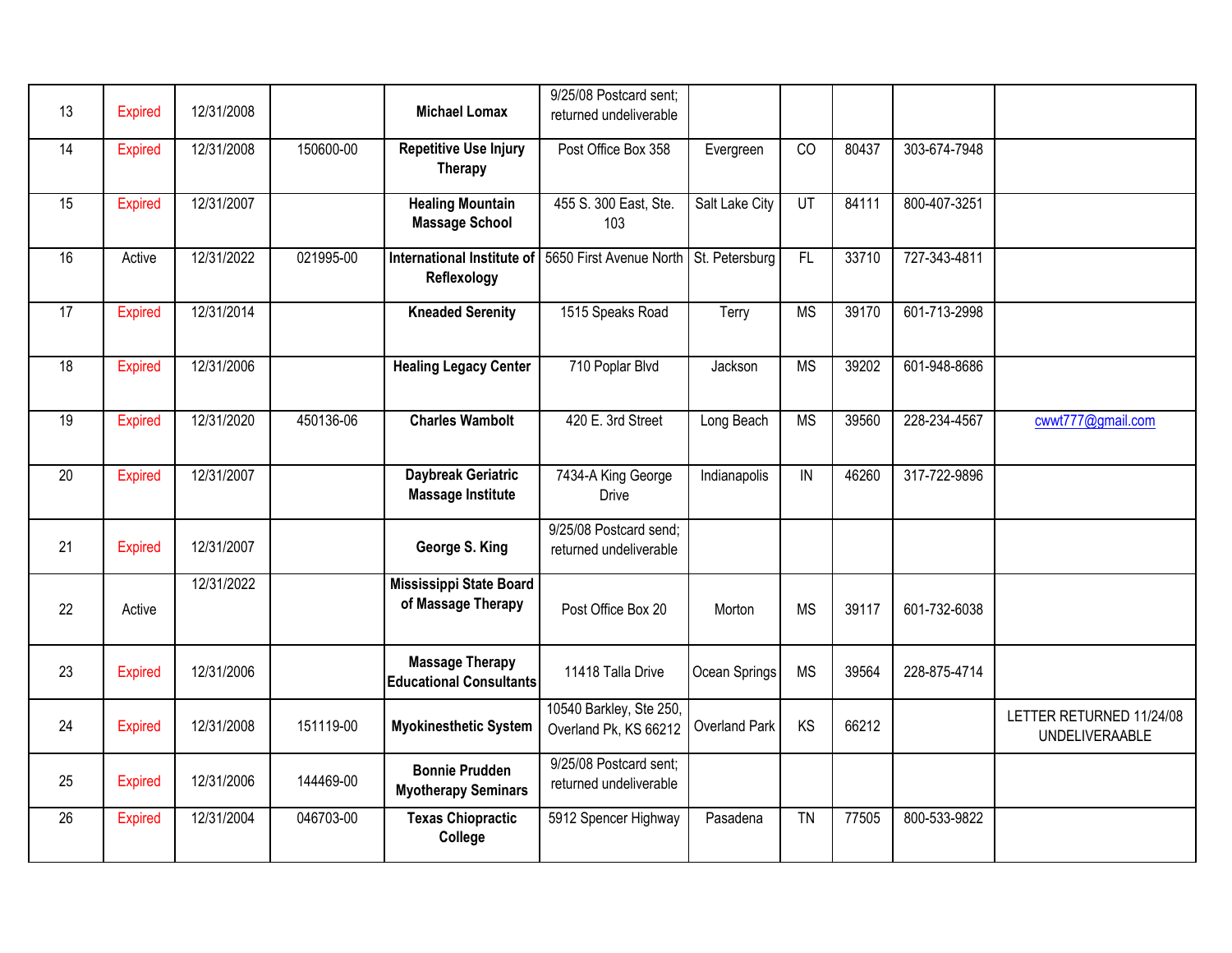| 27              | <b>Expired</b> | 12/31/2004 | Yes, # not<br>provided | Center for Yoga &<br>Health, Inc.                                  | 9/25/08 Postcard mailed;<br>returned undeliverable |                    |                        |       |                                                 |                                                                                  |
|-----------------|----------------|------------|------------------------|--------------------------------------------------------------------|----------------------------------------------------|--------------------|------------------------|-------|-------------------------------------------------|----------------------------------------------------------------------------------|
| 28              | <b>Expired</b> | 12/31/2004 | 285661-00              | <b>Dale Cosby</b>                                                  | 4330 Winter Eagle Trail<br><b>SE</b>               | Iowa City          | IA                     | 52240 | 866-620-619                                     |                                                                                  |
| $\overline{29}$ | Active         | 12/31/2022 | 002187-00              | <b>Magnus Eklund</b>                                               | 2007 20th Street                                   | Gulfport           | $\overline{\text{MS}}$ | 39501 | 601-500-0337                                    | www.mindandbodyinc.com                                                           |
| $\overline{30}$ | Active         | 12/31/2023 | 018929-00              | <b>LMT Success Group</b>                                           | 2501 W. Hillsboro Blvd.                            | Deerfield<br>Beach | F                      | 33442 | 954-596-1170                                    |                                                                                  |
| 31              | <b>Expired</b> | 12/31/2009 | 450123-06              | <b>Cross Country</b><br><b>Education</b>                           | 9020 Overland Blvd.                                | Brentwood          | <b>TN</b>              | 37027 | 615-331-4422                                    |                                                                                  |
| 32              | <b>Expired</b> | 12/31/2007 | 286523-00              | <b>Ellen Lowenburg</b>                                             | 7342 Old Santa Fe Trail                            | Sante Fe'          | <b>NM</b>              | 87505 | 505-982-5768                                    |                                                                                  |
| 33              | Active         | 12/31/2022 | 430548-00              | <b>CEs for LMTs (Vicki</b><br>Sutherland)                          | 7500 Bavarian Drive                                | Germantown         | $\overline{TN}$        | 38138 | 901-759-3697                                    |                                                                                  |
| 34              | <b>Expired</b> | 12/31/2017 | 042731-00              | <b>Aaron Mattes</b>                                                | 2932 Lexington Street                              | Sarasota           | F                      | 34231 | 941-922-1939                                    | www.stretchingusa@comcast.net                                                    |
| 35              | <b>Expired</b> | 12/31/2019 |                        | <b>AMTA - Mississippi</b><br>Chapter                               | 62 Terriapin Road, North                           | <b>Brandon</b>     | <b>MS</b>              | 39042 | 601-720-6510                                    |                                                                                  |
| 36              | Active         | 12/31/2022 |                        | <b>AMTA - National Attn:</b><br>Erenn Ellermann                    | 500 Davis Street, Suite<br>900                     | Evanston           | IL                     | 60201 | 877-905-2700;<br>Ms. Ellerman -<br>847-864-0123 | www.amtaonlinetraining.org/home/<br>Ms. Ellerman -<br>eellermann@amtamassage.org |
| 37              | <b>Expired</b> | 12/31/2011 | 282428-00              | <b>International Thai</b><br><b>Terapists Association,</b><br>Inc. | 4715 Bruton Road                                   | <b>Plant City</b>  | FA                     | 33565 | 706-358-8646                                    | www.ThaiYogaCenter.Com                                                           |
| 38              | <b>Expired</b> | 12/31/2007 | 329611-00              | <b>Peggy Scott</b>                                                 | 9/25/08 Postcard sent;<br>returned undeliverable   |                    |                        |       |                                                 |                                                                                  |
| 39              | <b>Expired</b> | 12/31/2005 | 305459-00              | <b>Tennessee Massage</b><br><b>Therapy Association</b>             | 9/25/08 Postcard sent;<br>returned undeliverable   |                    |                        |       |                                                 |                                                                                  |
| 40              | <b>Expired</b> | 12/31/2009 | 025785-00              | <b>Upledger Institute (Refer</b><br>to MAP 93)                     | 11211 Prosperity Farms<br>Road                     | Palm Beach         | F                      | 33410 | 800-233-5880                                    |                                                                                  |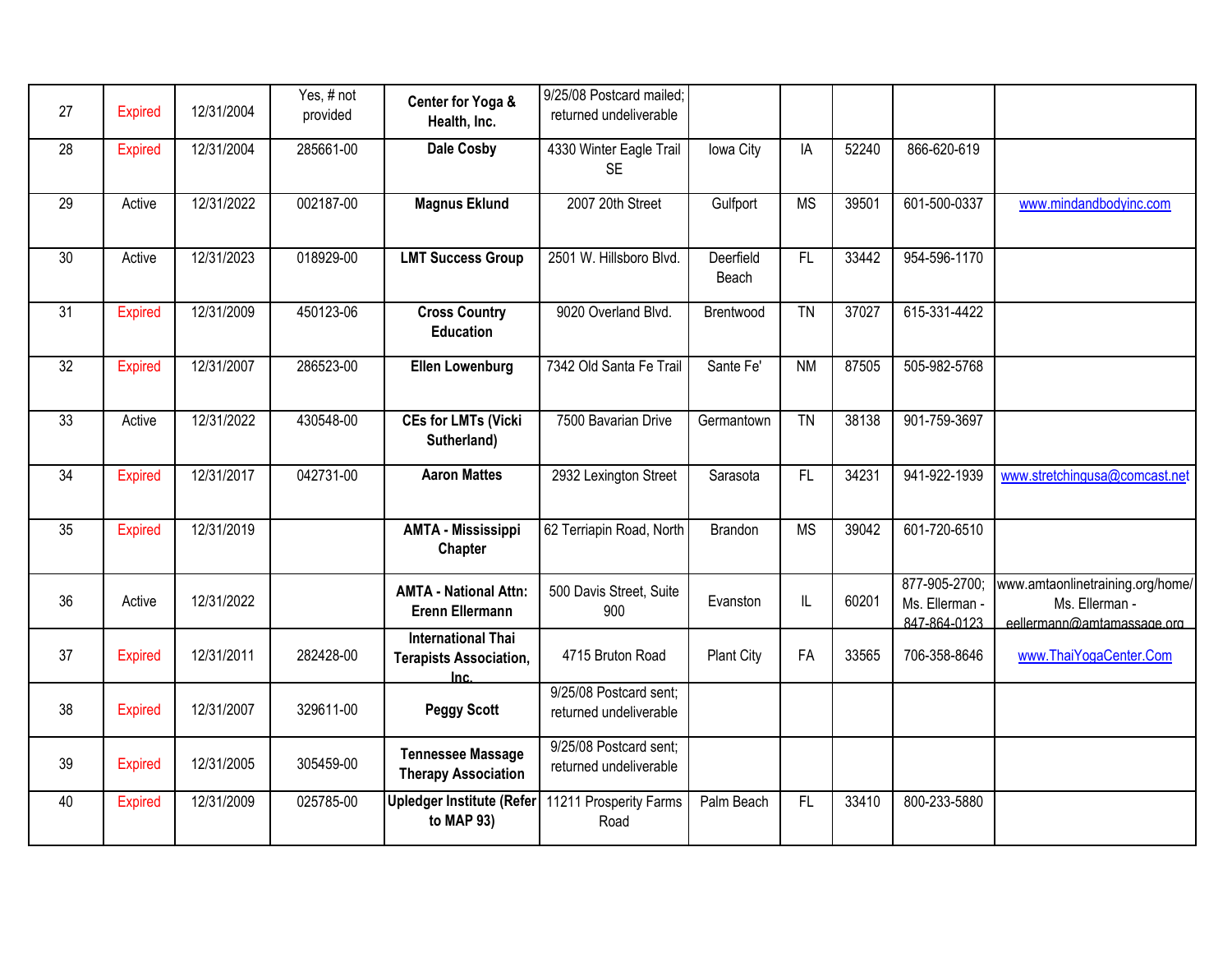| $\overline{41}$ | <b>Expired</b> | 12/31/2012 | 050467-00 | <b>LMT Resource, LLC</b>                                                  | Post Office Box 46433                                       | St. Petersburg     | F                      | 33741 | 727-363-0298 | LMTRESOURCE.COM                                   |
|-----------------|----------------|------------|-----------|---------------------------------------------------------------------------|-------------------------------------------------------------|--------------------|------------------------|-------|--------------|---------------------------------------------------|
| 42              | <b>Expired</b> | 12/31/2015 | 291842-00 | <b>Vedic Conservatory</b>                                                 | 33-1/2 Palm Square (last<br>known address<br>undeliverable) | Del Ray Beach      | FL                     | 33483 | 510-441-9103 | LETTER RETURNED 11/24/08<br><b>UNDELIVERAABLE</b> |
| 43              | <b>Expired</b> | 12/31/2012 |           | <b>AMTA - Louisiana</b><br><b>Chapter (Attn:Allyson</b><br>Johns) See #34 | 4416 Trenton Street                                         | Metarie            | LA                     | 70006 | 504-704-0024 | allyson.amtala@yahoo.com                          |
| 44              | <b>Expired</b> | 12/31/2008 | 027030-00 | <b>Karen Ball</b>                                                         | 4811 Serena Circle                                          | St. Augustine      | $\overline{FL}$        | 32084 | 904-553-4067 |                                                   |
| 45              | Active         | 12/31/2021 | 049852-00 | <b>Academy of Lymphatic</b><br><b>Studies</b>                             | 11632 High Street, Suite<br>A                               | Sebastian          | $\overline{FL}$        | 32958 | 772-589-3355 | customerservice@acols.com                         |
| 46              | <b>Expired</b> | 12/31/2008 |           | Ariela Grodner                                                            | 7413 NE 22nd Lane                                           | Gainsville         | F <sub>L</sub>         | 32461 | 352-336-7835 |                                                   |
| $\overline{47}$ | <b>Expired</b> | 12/31/2007 |           | <b>MS State CISM Network</b>                                              | 14398 Highway 43 North                                      | Kosciusko          | <b>MS</b>              | 39090 | 662-290-0636 |                                                   |
| 48              | <b>Expired</b> | 12/31/2013 | 146289-00 | LaStone Therapy, Inc.                                                     | N1783 Maloney Road                                          | Kaukauna           | WI                     | 54130 | 920-766-7974 |                                                   |
| 49              | <b>Expired</b> | 12/31/2009 | 435575-00 | <b>Steven Trelfa</b>                                                      | 7639 Brookwood Place                                        | Southaven          | $\overline{\text{MS}}$ | 38671 | 901-490-9223 |                                                   |
| 50              | <b>Expired</b> | 12/31/2017 | 287972-00 | <b>American Organizations</b><br>for Bodywork Therapies<br>of Asia        | 5618 Superior Drive                                         | <b>Baton Rouge</b> | LA                     | 70816 | 985-674-1805 |                                                   |
| 51              | <b>Expired</b> | 12/31/2009 | 422983-00 | <b>Online CE.com</b>                                                      | Post Office Box 15                                          | Rocky Hill         | CT                     | 6067  | 413-834-7149 |                                                   |
| 52              | <b>Expired</b> | 12/31/2010 |           | <b>Shella McAdoo</b>                                                      | 7431 Mahalo Hiu Drive                                       | Diamondhead        | <b>MS</b>              | 39525 | 228-669-0413 |                                                   |
| 53              | Active         | 12/31/2022 |           | Staci L. Newman                                                           | 10703 Serene Cove                                           | Ocean Springs      | <b>MS</b>              | 39565 | 228-209-8998 | RMT527@aol.com                                    |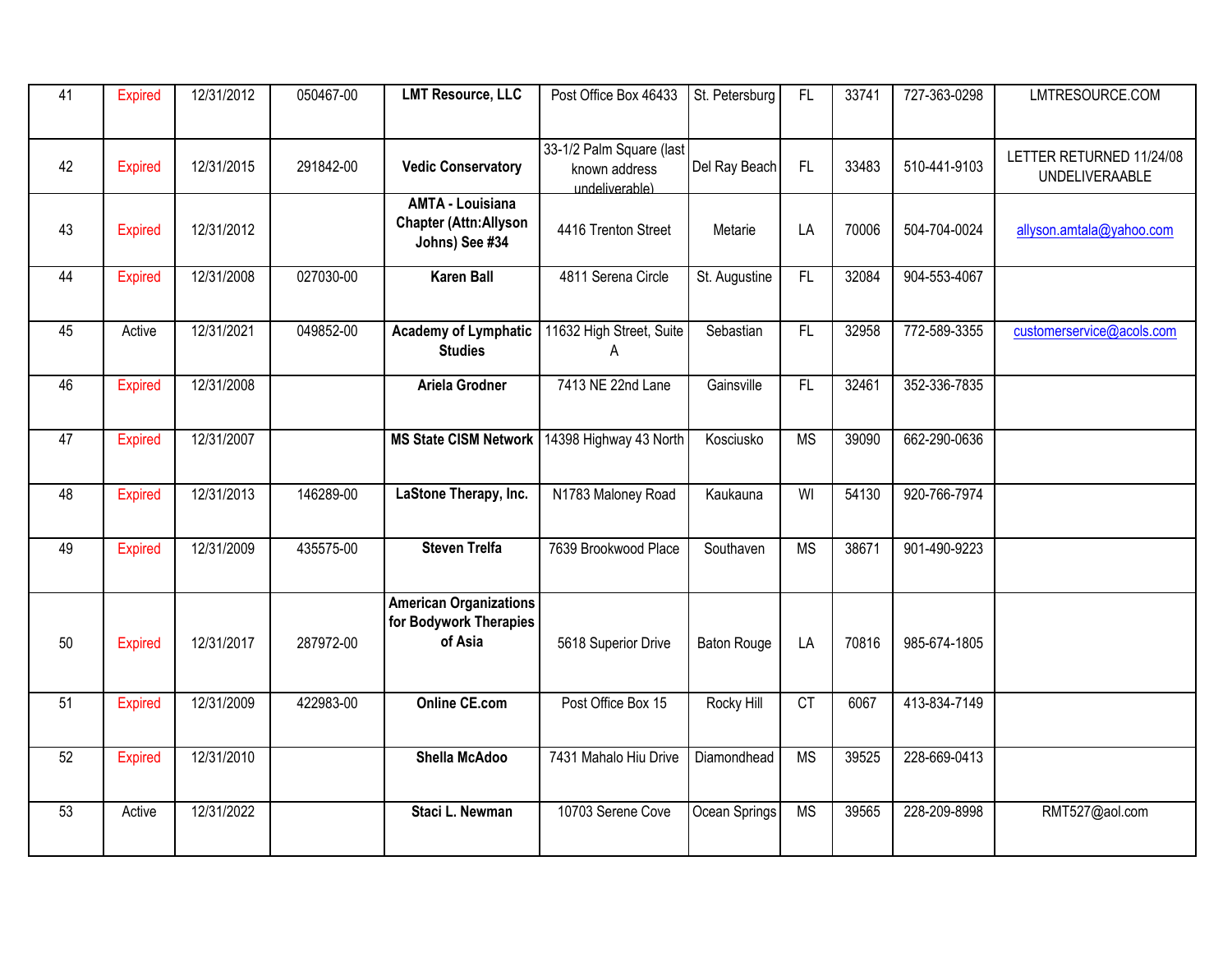| 54 | Active         | 12/31/2022 | 403532-00 | Barefoot Masters, Inc.                                      | 4861 Hickory Wood<br>Drive             | <b>Naples</b>    | FL              | 34119          | 239-352-8200 |                                                               |
|----|----------------|------------|-----------|-------------------------------------------------------------|----------------------------------------|------------------|-----------------|----------------|--------------|---------------------------------------------------------------|
| 55 | <b>Expired</b> | 12/31/2008 | 396587-00 | <b>Crystal Moore</b>                                        | 10900 E. Taylor Road                   | Gulfport         | <b>MS</b>       | 39503          | 228-596-1051 |                                                               |
| 56 | <b>Expired</b> | 12/31/2008 | 293103-00 | The Arvigo Institute,<br><b>LLC</b>                         | 77 West Street                         | Antrim           | N <sub>H</sub>  | 3440           | 603-558-2571 |                                                               |
| 57 | <b>Expired</b> | 12/31/2008 | 335051-00 | <b>Bob Wolfe</b>                                            | Post Office Box 172                    | Harrison City    | PA              | 15636          | 724-744-7778 |                                                               |
| 58 | <b>Expired</b> | 12/31/2010 | 154019-00 | The Institute For<br><b>Advanced Therapeutics</b><br>Inc.   | Post Office box 848152                 | Pembroke<br>Pine | <b>FL</b>       | 33084          | 954-441-9553 | charlescook@aol.com /<br>www.IATonline.com                    |
| 59 | Active         | 12/31/2022 |           | <b>Hands for Health</b>                                     | 357 Towne Center Blvd.<br>Ste 401      | Ridgeland        | <b>MS</b>       | 39157          | 601-707-7077 | handsforhealth@bellsouth.net                                  |
| 60 | <b>Expired</b> | 12/31/2015 | 397631-00 | <b>Vicky Karr</b>                                           | 5113 Bellthorn Drive                   | Orlando          | $\overline{FL}$ | 32837          | 407-765-8466 |                                                               |
| 61 | <b>Expired</b> | 12/31/2010 |           | <b>Tamara Rose</b>                                          | 111 Colony Crossing<br>Suite 2         | Madison          | <b>MS</b>       | 39110          | 601-898-9330 |                                                               |
| 62 | <b>Expired</b> | 12/31/2011 |           | <b>Connie Pearson</b>                                       | 313 South 13th                         | Hattiesburg      | <b>MS</b>       | 39401          | 601-310-1321 |                                                               |
| 63 | Active         | 12/31/2022 | 157429-00 | <b>Freedom From Pain</b><br>Institute                       | 12101 N. MacArthur<br>Blvd., Suite 404 | Oklahoma City    | OK              | 73162          | 405-728-4844 | www.erikdalton.com;<br>sandi@freedomfrompain.com              |
| 64 | <b>Expired</b> | 12/31/2009 | 35525-00  | Gay Lee Gulbrandson                                         | Post Office Box 7337                   | Berkeley         | CA              | 94707          | 510-849-1388 |                                                               |
| 65 | <b>Expired</b> | 12/31/2013 | 450653-08 | Selina Kay Oelberg                                          | 1204 Chamberlain Dr.<br>#14            | Memphis          | $\overline{TN}$ | 38119          | 901-409-4171 | selinaoelberg@gmail.com;<br>www.itptce.com                    |
| 66 | <b>Expired</b> | See #36    |           | <b>AMTA - National (REFER</b><br><b>TO PROVIDER</b><br>#36) | 500 Davis Street, Suite<br>900         | Evanston         | IL              | 60201-<br>4695 |              |                                                               |
| 67 | <b>Expired</b> | 12/31/2009 | 450522-07 | <b>Martial Arts Academy</b>                                 | 18 S. Broad Street                     | Metter           | $G$ A           | 30439          | 912-685-2415 | www.mettermartialarts.com or<br>martialartsacademy@excite.com |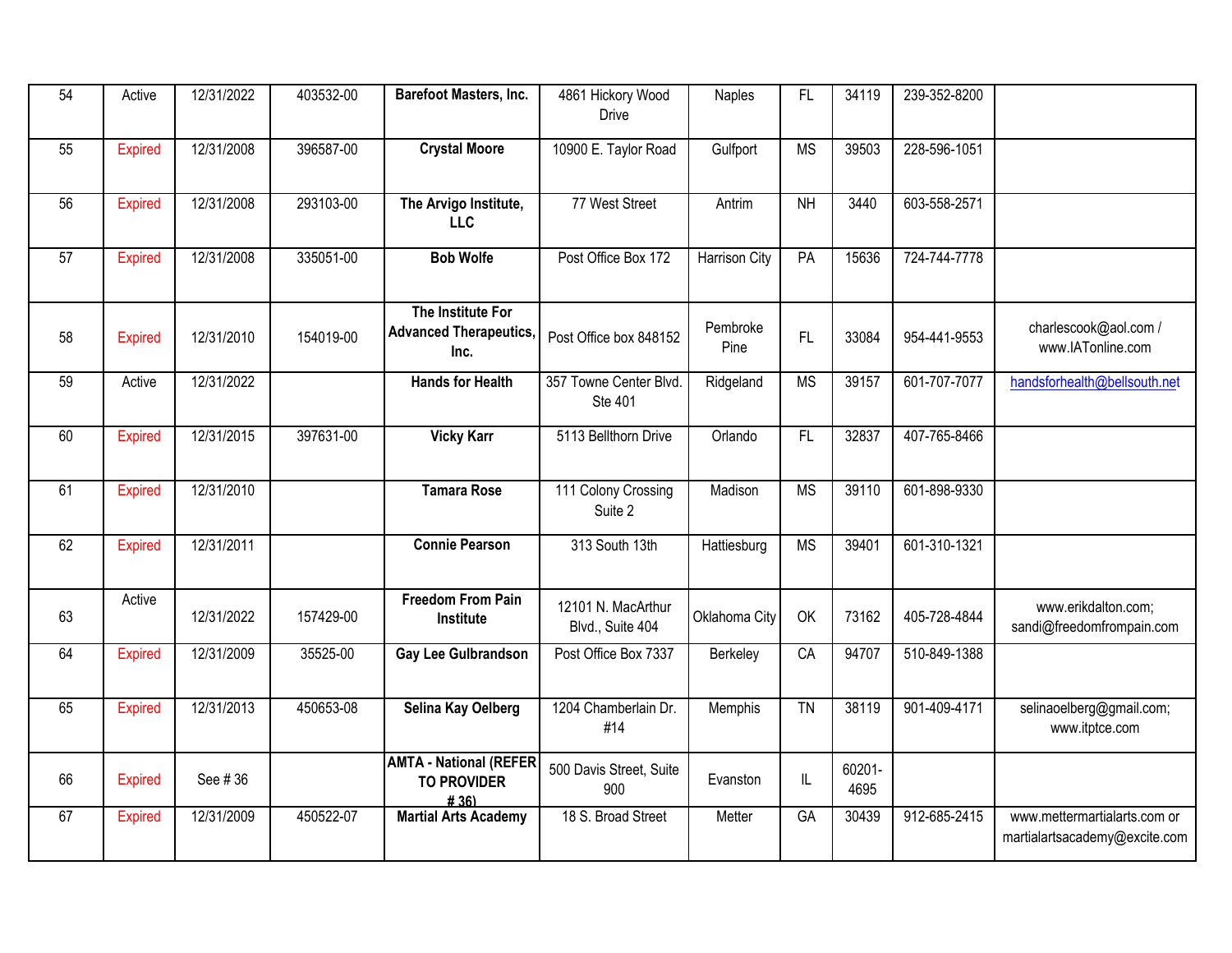| 68              | <b>Expired</b> | 12/31/2011                                             | 054616-00                        | Health Positive!, Inc.                                   | 84 Holly Ridge                         | Mount Ida                   | <b>AR</b>              | 71957 |              |                                 |
|-----------------|----------------|--------------------------------------------------------|----------------------------------|----------------------------------------------------------|----------------------------------------|-----------------------------|------------------------|-------|--------------|---------------------------------|
| 69              |                | NO FORMAL APPLICATION FILED<br><b>APPROVAL GRANTED</b> | THEREFORE NO PROVIDER OR PROGRAM | <b>Massage Online</b><br>Professor (established<br>file) |                                        |                             |                        |       |              |                                 |
| 70              | Active         | 12/31/2022                                             |                                  | Mary J. Frost, R.N.                                      | Post Office Box 3382                   | Bay St. Louis               | <b>MS</b>              | 39521 | 228-342-1519 | tothealt@aol.com                |
| 71              | <b>Expired</b> | 12/31/2020                                             | 451001-09                        | Robert M. Wilkins                                        | 62 Terriapin Hill Road,<br>North       | Brandon                     | <b>MS</b>              | 39042 | 601-720-6510 | wilkins53@hotmail.com           |
| 72              | <b>Expired</b> | 12/31/2010                                             |                                  | Stephanie Cooke, MTI,<br>ARCB, AAEd                      | 210 East B Street, Apt. A              | <b>North Little</b><br>Rock | AR                     | 72116 | 501-920-7729 | www.anurturingtouch.com         |
| $\overline{73}$ | <b>Expired</b> | 12/31/2020                                             |                                  | <b>Scott Parker</b>                                      | 3502 Palestine Road                    | Raymond                     | <b>MS</b>              | 39154 | 601-874-2758 | skotprkr@excite.com             |
| $\overline{74}$ | <b>Expired</b> | 12/31/2010                                             | 450784-08                        | 360Training.com                                          | 13801 N. Mopac, Ste<br>100             | Austin                      | $\overline{TX}$        | 78727 | 888-360-8764 | krista.fredrick@360training.com |
| 75              | <b>Expired</b> | 12/31/2012                                             | 157866-00                        | <b>Cherri Polk</b>                                       | 301 Magnolia Drive                     | New Albany                  | <b>MS</b>              | 38652 | 901-606-7733 | massagebycherri@aol.com         |
| 76              | <b>Expired</b> | 12/31/2010                                             |                                  | Milne Institute - Giorgia<br>G. Milne                    | Post Office Box 220                    | Big Sur                     | CA                     | 93920 | 831-667-8404 | ggbigsur@aol.com                |
| 77              | Active         | 12/31/2022                                             |                                  | <b>Educating Ambiance,</b><br><b>LLC</b>                 | 1204 Dunbar Avenue                     | Bay St. Louis               | $\overline{\text{MS}}$ | 39520 | 228-860-6619 | Imt873@gmail.com                |
| 78              | <b>Expired</b> | 12/31/2014                                             |                                  | <b>Peter Fuller</b>                                      | 4300 S. I-10 Service<br>Road, Ste 207  | Metairie                    | $\overline{LA}$        | 70001 | 504-322-7211 | advancedmassage1@gmail.com      |
| 79              | <b>Expired</b> | 12/31/2014                                             | 289689-00                        | <b>Julia Young Hayes</b>                                 | 5516 O Avenue                          | Meridian                    | <b>MS</b>              | 39305 | 601-693-3378 | jhayes20@bellsouth.net          |
| 80              | Active         | 12/31/2022                                             | 450728-08                        | <b>Health and Bodyworks,</b><br>LLC (Ruthie Hardee)      | 1580 South Dahlia Street               | Denver                      | CO                     | 80222 | 303-300-2511 | Ruthie@DeepFeet.com             |
| 81              | Active         | 12/31/2022                                             | 450427-07                        | <b>Nathalie Cecilia</b>                                  | 6104 A Palma Del Mar<br>Blvd. Unit 204 | St. Petersburg              | F                      | 33715 | 941-544-6676 | twotouch3@gmail.com             |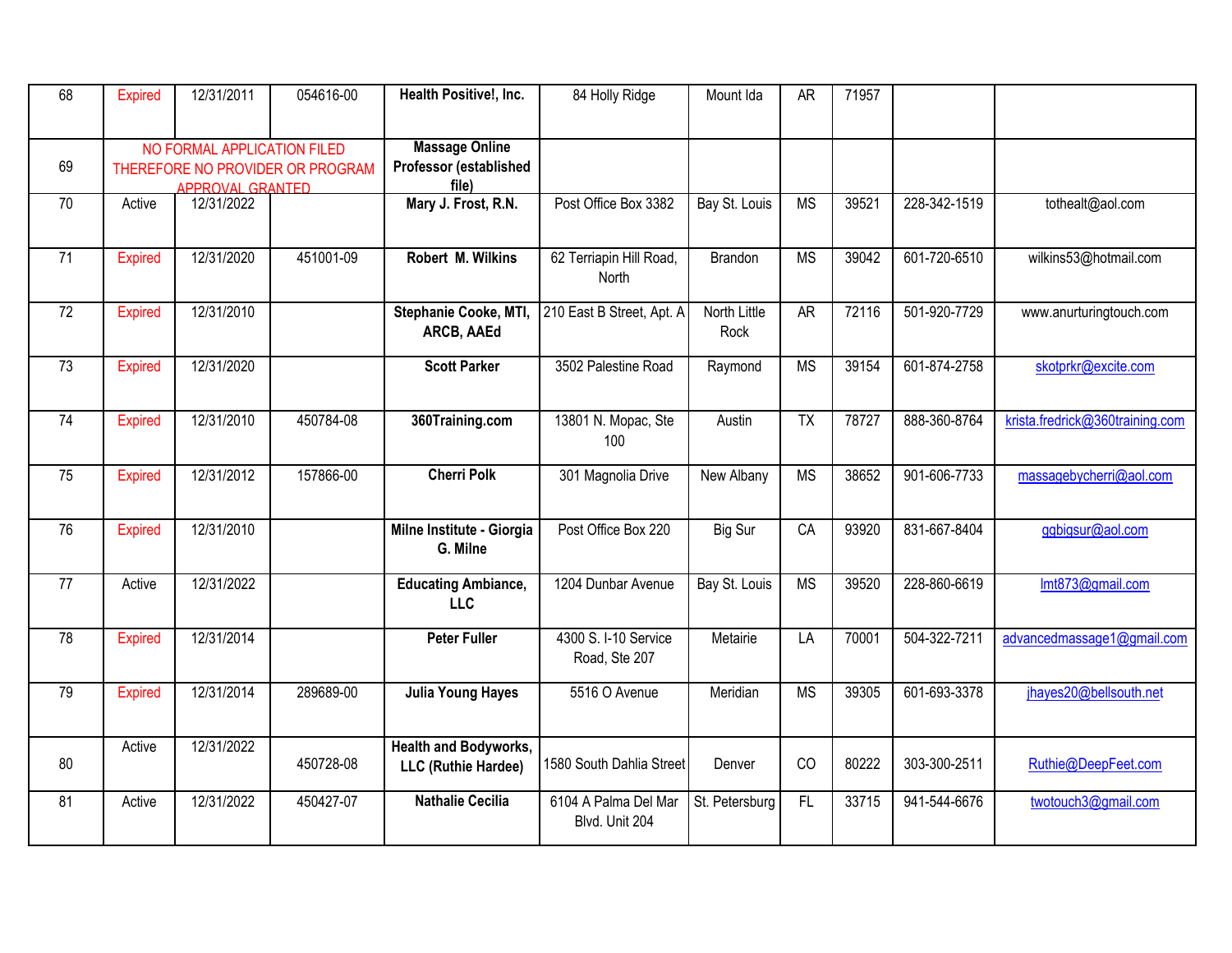| $\overline{82}$ | <b>Expired</b> | 12/31/2014 | 450489-07 | M. Susan Walsh                                                                       | 5282 Lyngate Court                     | <b>Burke</b>          | VA        | 22015 | 703-425-3331 | susan@msusanwalsh.com                              |
|-----------------|----------------|------------|-----------|--------------------------------------------------------------------------------------|----------------------------------------|-----------------------|-----------|-------|--------------|----------------------------------------------------|
| 83              | <b>Expired</b> | 12/31/2013 | 450700-08 | <b>MFTCSeminars</b>                                                                  | 1317 Oakdale Road, Ste.<br>610         | Modesto               | CA        | 95355 | 209-522-6310 | rickhoff@sbcglobal.net                             |
| 84              | Active         | 12/31/2022 | 451086-09 | <b>Associated Bodywork</b><br>and Massage<br><b>Professionals (ABMP)</b>             | 25188 Genesee Trail<br>Road, Suite 200 | Golden                | CO        | 80401 | 800-458-2267 | ce@abmp.com                                        |
| 85              | Active         | 12/31/2022 | 420128-00 | <b>Massage CE Education</b><br>(Dee Vickers)                                         | Post Office Box 343248                 | <b>Bartlett</b>       | <b>TN</b> | 38184 | 901-907-9353 | deevickers@yahoo.com                               |
| 86              | <b>Expired</b> | 12/31/2017 |           | <b>MindBody Connections,</b><br><b>LLC</b>                                           | Post Office Box 5395                   | Vancleave             | <b>MS</b> | 39565 | 228-219-0473 | mindbodyconnectionsllc@gmail.co<br>$\underline{m}$ |
| 87              | Active         | 12/31/2022 | 409296-00 | <b>Center for Massage</b><br><b>Therapy Continuing</b><br><b>Education</b>           | Post Office Box 117                    | <b>Elk Point</b>      | <b>SD</b> | 57025 | 866-784-5940 | info@massagetherapyceu.com                         |
| 88              | <b>Expired</b> | 12/31/2015 | 142749-00 | B.A.B.Y., Inc<br>(Bodyworkers Assoc for<br>the Birthing Year, Inc.)                  | 1006 Sullivan Drive                    | <b>White Bluff</b>    | <b>TN</b> | 37187 | 615-269-0087 | kneadingbaby@aol.com                               |
| 89              | Active         | 12/31/2022 |           | Lester J. Trauth, III                                                                | 453 Sunny Court                        | D'Iberville           | <b>MS</b> | 39540 | 228-326-0364 | lestertrauth@hotmail.com                           |
| 90              | Active         | 12/31/2022 | 450430-07 | <b>Dana Tate Bailey</b>                                                              | 134 Tishomingo Trail                   | Saltillo              | <b>MS</b> | 38866 | 662-316-5482 | tupeloholisticcenter@gmail.com                     |
| $\overline{91}$ | <b>Expired</b> | 12/31/2012 | 33029-00  | <b>Benjamin Institute</b>                                                            | 175 Richdale Avenue,<br>#106           | Cambridge             | <b>MA</b> | 2140  | 617-576-0777 |                                                    |
| 92              | Active         | 12/31/2022 | 451520-10 | <b>Elevate Massage</b><br><b>Training</b>                                            | 509 North McNeil Street                | Memphis               | <b>TN</b> | 38112 | 901-489-5612 | charleneglmt@gmail.com                             |
| 93              | Active         | 12/31/2022 | 025785-00 | The International<br><b>Alliance of Healthcare</b><br><b>Educators (formerly The</b> | 11211 Prosperity Farms<br>Road         | Palm Beach<br>Gardens | FL        | 33410 | 800-311-9204 | iahe@iahe.com                                      |
| 94              | <b>Expired</b> | 12/31/2014 | 450988-09 | Freda Ann Whalen                                                                     | 2806 Common Street                     | Lake Charles          | LA        | 70601 | 337-433-0224 | bodycareinc@hotmail.com                            |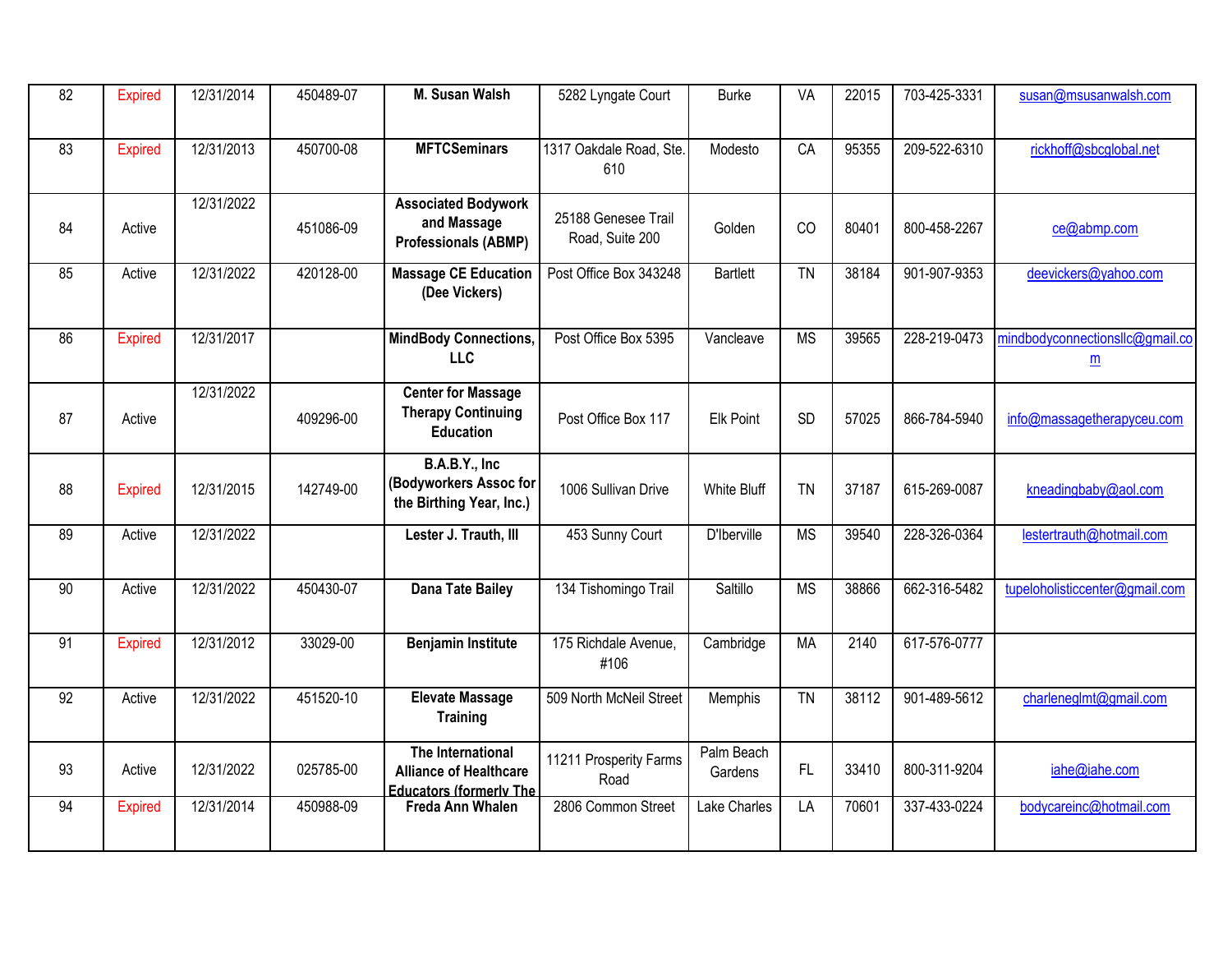| $\overline{95}$ | <b>Expired</b> | 12/31/2014 | 450637-08 | <b>Tamar Gressel Sharp</b>                                                          | 734 Fairview Street                  | Jackson            | <b>MS</b>       | 39202 | 601-948-3429 | tamar.sharp@fairviewinn.com                          |
|-----------------|----------------|------------|-----------|-------------------------------------------------------------------------------------|--------------------------------------|--------------------|-----------------|-------|--------------|------------------------------------------------------|
| 96              | <b>Expired</b> | 12/31/2012 |           | Patricia Ann Thrash                                                                 | 407 Highway 42E                      | Petal              | <b>MS</b>       | 39465 | 601-606-7637 | athomemassagetherapy@yahoo.c<br>om                   |
| $\overline{97}$ | Active         | 12/31/2022 | 312464-00 | A.C.E. TheraCupping<br><b>LLC</b>                                                   | Post Office Box 1266                 | Ashville           | $\overline{NC}$ | 28802 | 828-232-1622 | anita@massagecupping.com                             |
| 98              | <b>Revoked</b> | 12/31/2012 |           | Jessica Alexandria<br><b>Strickland</b>                                             | 118 Saucier Drive                    | Hattiesburg        | <b>MS</b>       | 39401 | 601-307-2049 | jiblette85@yahoo.com                                 |
| 99              | <b>Expired</b> | 12/31/2012 | 451655-11 | <b>Jennifer Will</b>                                                                | 713 West Wylie Street                | Bloomington        | IN              | 47403 | 812-320-1462 | jennywill@hotmail.com                                |
| 100             | <b>Expired</b> | 12/31/2012 |           | Full Circle, Inc.                                                                   | 3368 S. Nocla Way                    | Aurora             | $\overline{CO}$ | 80013 | 720-412-1240 | Dawn lewis@efullcircle.com                           |
| 101             | <b>Expired</b> | 12/31/2015 | 450512-07 | Elisa DiFalco, MS, OT,<br>CLT-LANA / d/b/a/ The<br><b>MLD Institute</b>             | 2510 Wellington Green<br>Drive, #305 | West Palm<br>Beach | FL              | 33414 | 954-709-0042 | lumphdoctor@yahoo.com                                |
| 102             | <b>Expired</b> | 12/31/2013 | 450939-09 | <b>Institute for Brain</b><br><b>Potential</b>                                      | 782 Vista Garnde<br>Avenue           | Los Altos          | CA              | 94024 | 650-387-9252 | harmeet@4brain.org                                   |
| 103             | <b>Expired</b> | 12/31/2013 | 451827-11 | <b>International Sports and</b><br><b>Fitness Trainers</b><br>Association           | 23781 US Highway 27, #<br>256        | Lake Wales         | FL              | 33859 | 863-949-4271 | info@ifsta.com                                       |
| 104             | <b>Expired</b> | 12/31/2013 | 425441-00 | <b>Stephanie Shrum</b>                                                              | 302 Beach Street                     | Ashland            | <b>OR</b>       | 97520 | 503-734-7498 | stephanieshrum@hotmail.com                           |
| 105             | Active         | 12/31/2022 |           | Laureli Latimer                                                                     | 402 E. Old Pass Road                 | Long Beach         | <b>MS</b>       | 39560 | 228-243-4200 | L5Lati@gmail.com                                     |
| 106             | <b>Expired</b> | 12/31/2013 | 451690-11 | <b>Francis Johnson</b>                                                              | 4023 Joseph Street                   | Lake Charles       | $\overline{LA}$ | 70605 | 337-513-1046 | orthopedicmassagelc@yahoo.com                        |
| 107             | <b>Expired</b> | 12/31/2015 | 451297-10 | <b>Education and Training</b><br><b>Solutions, LLC</b>                              | 4224 E. Marion Trail                 | Tucson             | $\overline{AZ}$ | 85711 | 520-990-8925 | jan@educationtrainingsolutions.co<br>$\underline{m}$ |
| 108             | <b>Expired</b> | 12/31/2013 |           | <b>NHND Christian Health,</b><br><b>Education &amp; Wellness</b><br><b>Services</b> | 9116 Dorothy Lane                    | St. Francisville   | LA              | 70775 | 225-454-3592 | nhnd2@yahoo.com                                      |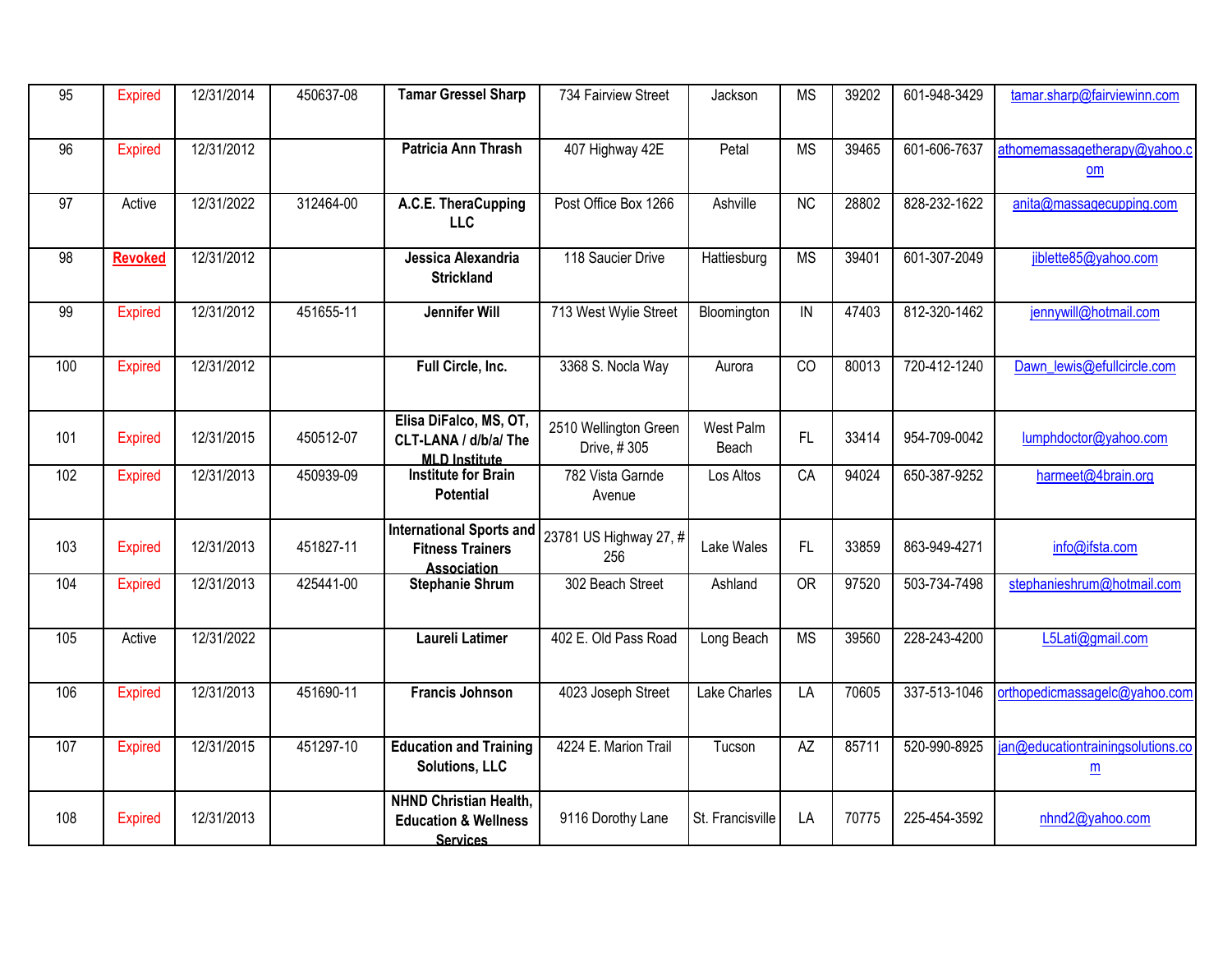| 109 | Expired        | 12/31/2013                                      |                                  | Deena Joyce                                                       | 14434 N. Mill Creek<br><b>Drive</b>          | Biloxi         | <b>MS</b>       | 39532 | 228-547-6422 | dpcjoyce@gmail.com            |
|-----|----------------|-------------------------------------------------|----------------------------------|-------------------------------------------------------------------|----------------------------------------------|----------------|-----------------|-------|--------------|-------------------------------|
| 110 | Expired        | 12/31/2013                                      |                                  | <b>Sharon Eller</b>                                               | 304 E. Peace Street                          | Canton         | <b>MS</b>       | 39046 | 601-919-5402 | sharon@heartsongthrapies.com  |
| 111 | <b>Expired</b> | 12/31/2013                                      |                                  | <b>Jamie Roth</b>                                                 | 192 Cedar Spring Circle                      | Pearl          | <b>MS</b>       | 39208 | 601-966-3490 | intuitiveencounters@gmail.com |
| 112 | <b>Expired</b> | 12/31/2014                                      |                                  | At Peace Media LLC /<br><b>Tools for Touch</b><br><b>Webinars</b> | 1117 E. Putnam Avenue<br>#246                | Riverside      | <b>CT</b>       | 6878  | 203-539-6243 | info@atpeacemedia.com         |
| 113 | <b>Expired</b> | 12/31/2014                                      |                                  | <b>Allison E. Butler</b>                                          | 1550 East 2nd Street,<br>Snit S109           | Pass Christian | <b>MS</b>       | 39571 | 706-338-3833 | LMT1724@yahoo.com             |
| 114 | <b>Expired</b> | 12/31/2014                                      | 281993                           | <b>Debbie Roberts</b><br><b>Seminars</b>                          | 2215 S. Kanner Highway                       | Stuart         | $\overline{FL}$ | 34994 | 772-288-0073 | drseminars@gmail.com          |
| 115 |                | NO FORMAL APPLICATION FILED<br>APPROVAL GRANTED | THEREFORE NO PROVIDER OR PROGRAM | <b>Jeffrey Miller</b>                                             | 505 Westover Drive                           | Hattiesburg    | <b>MS</b>       | 39402 | 601-297-4104 | jkics@aol.com                 |
| 116 | <b>Expired</b> | 12/31/2017                                      |                                  | <b>Jill Landry</b>                                                | Post Office Box 2578                         | Hammond        | LA              | 70404 | 985-969-1758 | jill@neill.net                |
| 117 | Active         | 12/31/2022                                      |                                  | <b>Terrance Bonner</b>                                            | 340 Arbor Drive, Apt.<br>1135                | Ridgeland      | <b>MS</b>       | 39157 | 662-251-9255 | massagebytb@yahoo.com         |
| 118 | Expired        | 12/31/2017                                      | 451242-10                        | Auth Method / Shari<br>Auth, LM, Lacu                             | 250 Fifth Ave., Suite 515                    | New York       | <b>NY</b>       | 10001 | 917-676-7653 | sharima@earthlink.net         |
| 119 | Active         | 12/31/2022                                      |                                  | Robert D. Kennedy Jr.                                             | 4708 Gibson Road, Lot # Ocean Springs<br>121 |                | <b>MS</b>       | 39564 | 601-876-7357 | rob.kennedy201@gmail.com      |
| 120 | <b>Expired</b> | 12/31/2015                                      |                                  | Reiki Rejuvenation /<br><b>Marie Marchesseault</b>                | 86 Chapel Hill Road                          | North Haven    | <b>CT</b>       | 6473  | 860-933-4349 | reikimarie@gmail.com          |
| 121 | Active         | 12/31/2022                                      |                                  | Amy Draughn                                                       | 269 Bayberry Loop                            | Purvis         | <b>MS</b>       | 39475 | 601-520-4743 | amydraughn@yahoo.com          |
| 122 | <b>Expired</b> | 12/31/2015                                      |                                  | <b>Laura Lee Smith</b>                                            | Post Office Box 247                          | Saltillo       | <b>MS</b>       | 38866 | 662-610-3096 | lleesmith1976@gmail.com       |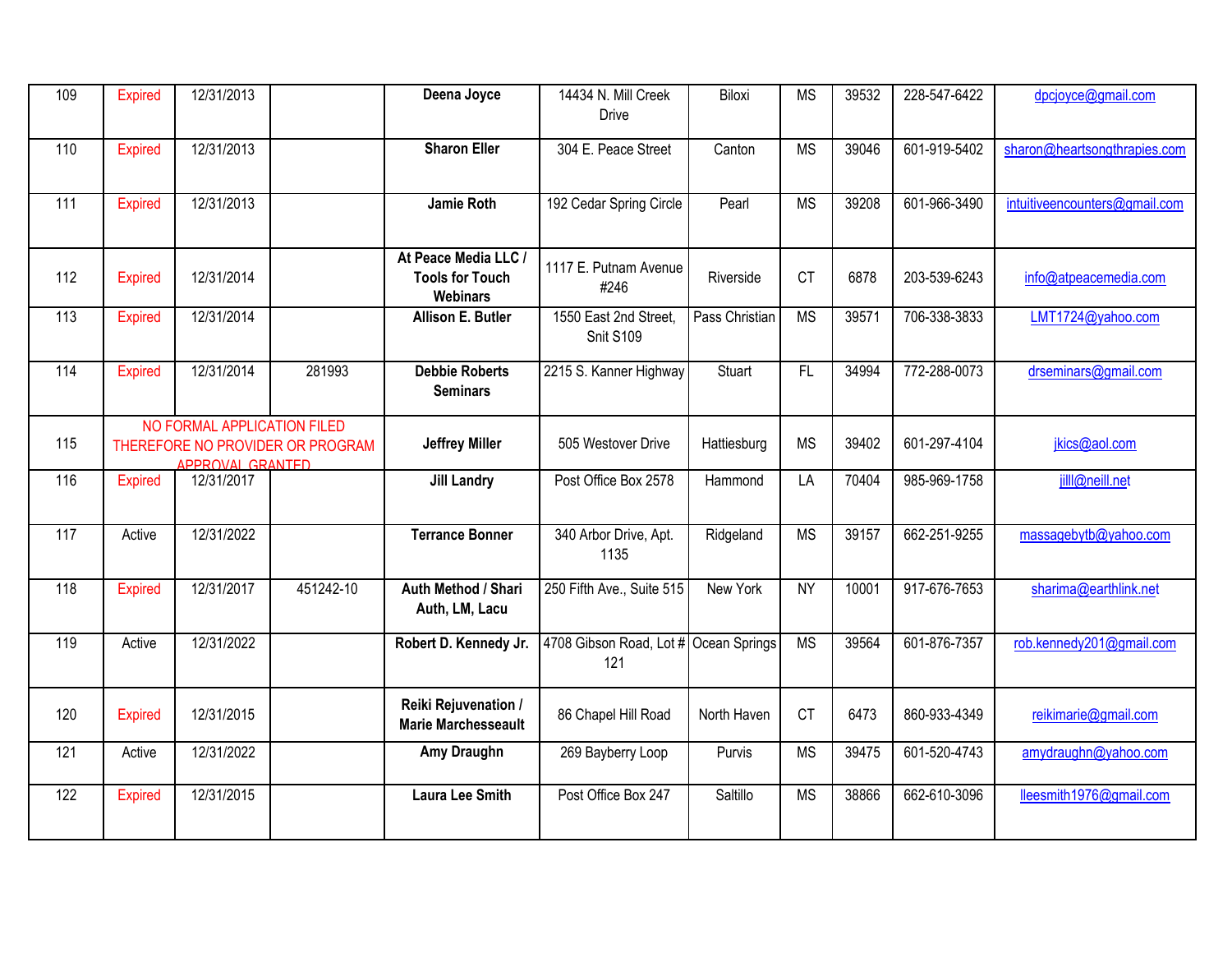| 123              | Expired        | 12/31/2015 |            | <b>Donna Caire</b>                           | 23198 Brook Forest<br>Road       | Albita Springs     | LA                     | 70420 | 985-895-4456 | www.regenerationsprings.com                      |
|------------------|----------------|------------|------------|----------------------------------------------|----------------------------------|--------------------|------------------------|-------|--------------|--------------------------------------------------|
| 124              | Active         | 12/31/2022 |            | <b>Tennessee School of</b><br><b>Massage</b> | 5658 S Rex Road, Suite<br>100    | Memphis            | $\overline{T}N$        | 38119 | 901-843-2706 | info@tsom.net                                    |
| $\overline{125}$ | Active         | 12/31/2022 |            | HomeCEUConnection.c<br><b>om</b>             | 5048 Tennyson Pkwy,<br>Suite 200 | Plano              | $\overline{TX}$        | 75024 | 800-554-2387 | homeceuconnection.com                            |
| 126              | Expired        | 12/31/2017 |            | Universal Touch, Inc.                        | 406 Republic Court               | Deerfield<br>Beach | $\overline{FL}$        | 33442 | 954-429-9213 | utiedu@msn.com                                   |
| 127              | <b>Expired</b> | 12/31/2016 |            | <b>Catherine Leigh</b><br>Newman             | 11 Sistrunk Lane                 | Hattiesburg        | <b>MS</b>              | 39402 | 601-606-9325 | thelotusdowntown@gmail.com                       |
| 128              | Pending        |            |            | <b>Mark Walters</b>                          |                                  |                    |                        |       |              |                                                  |
| 129              | Active         | 12/31/2023 |            | Sacred Lomi, LLC                             | Post Office Box 1206             | Agoura Hills       | CA                     | 91376 | 818-865-8813 | www.SacredLomi.com; tom@sacr<br>edlomi.com       |
| 130              | Pending        |            |            | The Beau Rivage Resort                       | 875 Beach Blvd.                  | Biloxi             | <b>MS</b>              | 39532 | 228-386-7489 | nlynch@beaurivage.com                            |
| 131              | Active         | 12/31/2022 |            | <b>Kay Valentin</b>                          | 11689 Klein Road                 | Gulfport           | <b>MS</b>              | 39503 | 228-365-9119 | hiredhandslmt101@yahoo.com                       |
| 132              | Expired        | 12/31/2017 |            | <b>Tiffany Melton</b>                        | 123 Brenhaven Blvd.              | <b>Brandon</b>     | <b>MS</b>              | 39047 | 601-317-1788 | tnfealko@yahoo.com                               |
| $\overline{133}$ | <b>EXPIRED</b> | 12/31/2019 |            | <b>Kristal Woodruff</b>                      | Post Office Box 494              | Oxford             | $\overline{\text{MS}}$ | 38655 | 615-474-9261 | kristal97@gmail.com                              |
| 134              | <b>Expired</b> | 12/31/2017 | 328183-00  | S. Pualani Gillespie,<br>LMT, MS, RN         | Post Office Box 253              | Kealakekua         | H <sub>l</sub>         | 96750 | 808-756-2124 | puagillespie@gmail.com                           |
| 135              | <b>Expired</b> | 12/31/2017 | 4500052-06 | Innersource                                  | 777 East Main Street             | Ashland            | <b>OR</b>              | 97520 | 541-488-0246 | eric@innersource.net                             |
| 136              | <b>Expired</b> |            |            | <b>Natural Options</b><br>Aromatherapy       | 1540 Honey Creek Road            | <b>Bellville</b>   | $\overline{CH}$        | 44813 | 419-886-3736 | natoptaroma@aol.com /<br>tranquilhands@gmail.com |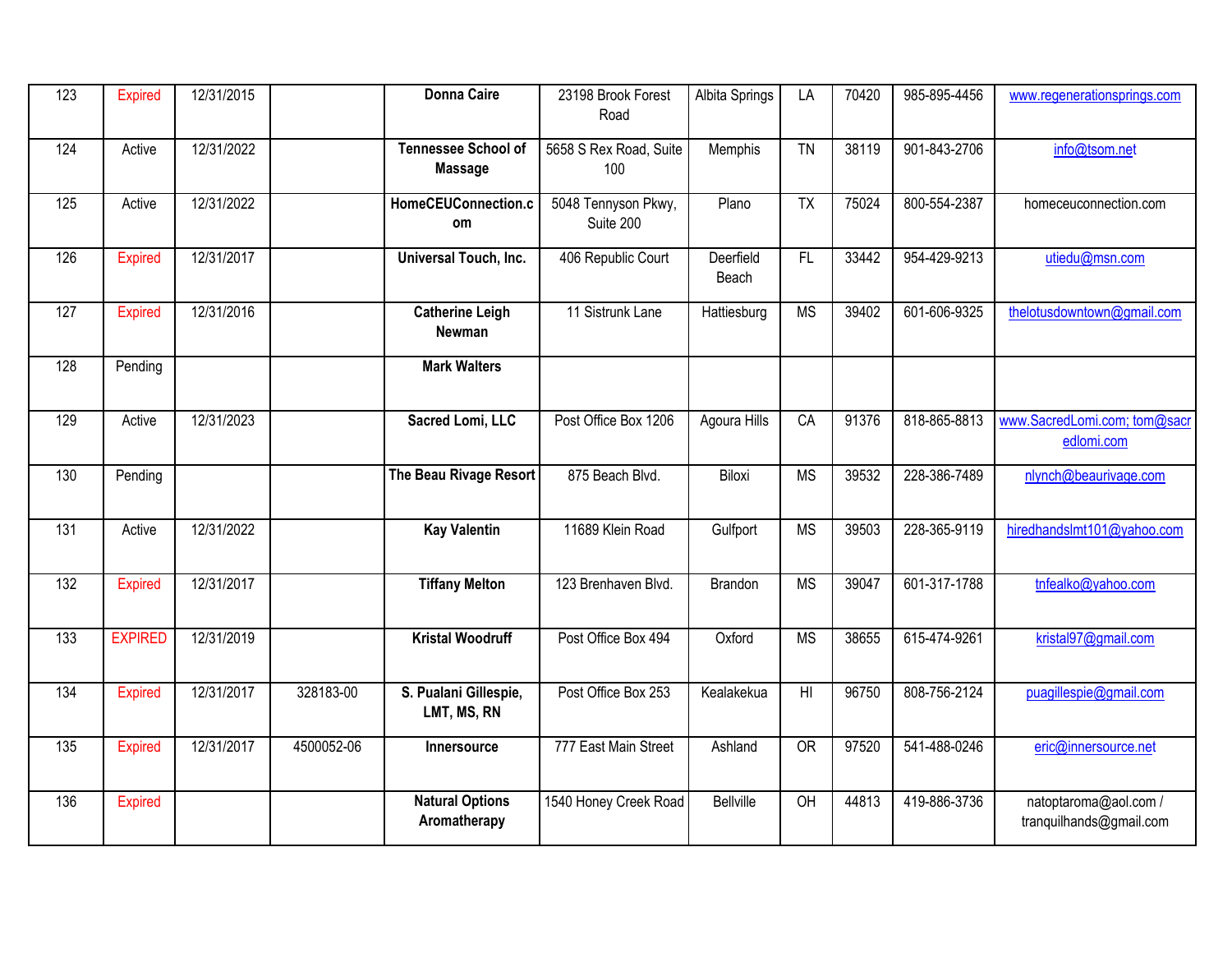| 137              | Active         | 12/31/2023 |           | Robin V. Blaisdell                                | 6695 White Hawk Lane                | Olive Branch        | <b>MS</b>              | 38654 | 662-609-4915 | spaaroundthecorner@yahoo.com  |
|------------------|----------------|------------|-----------|---------------------------------------------------|-------------------------------------|---------------------|------------------------|-------|--------------|-------------------------------|
|                  |                |            |           |                                                   |                                     |                     |                        |       |              |                               |
| 138              | Active         | 12/31/2022 | 442816-00 | Sheila A. Auburn                                  | 2709 Goff Road                      | Vancleave           | $\overline{\text{MS}}$ | 39565 | 337-296-7883 | suthrnwhimsy@yahoo.com        |
|                  |                |            |           |                                                   |                                     |                     |                        |       |              |                               |
|                  |                |            |           | Washington Institute of<br>Natural Medicine / Dr. |                                     |                     |                        |       |              |                               |
| 139              | <b>Expired</b> | 12/31/2020 | 451259-10 | Robert White, DIM, LMT                            | 652 Girard Street N.E.              | Washington          | DC                     | 20017 | 240-280-9096 | body1wellnet@gmail.com        |
|                  |                |            |           |                                                   |                                     |                     |                        |       |              |                               |
| 140              | <b>Expired</b> | 12/31/2020 |           | <b>Cindy Ballis</b>                               | 5650 Old Pascagoula<br>Rd., #203    | Mobile              | $\overline{AL}$        | 36619 | 251-653-9258 | squillions@aol.com            |
|                  |                |            |           |                                                   |                                     |                     |                        |       |              |                               |
| 141              | Active         | 12/31/2022 |           | Dana D. Garcia                                    | Post Office Box 293                 | Shannon             | <b>MS</b>              | 38868 | 601-955-1722 | bknotfree@gmail.com           |
| 142              | Active         | 12/31/2022 |           | <b>Karon Stuart</b>                               | 3550 Old Walnut Grove               | <b>Walnut Grove</b> | <b>MS</b>              | 39189 | 601-741-1165 | karon1s@hotmail.com           |
|                  |                |            |           |                                                   | Road                                |                     |                        |       |              |                               |
| $\overline{143}$ | <b>EXPIRED</b> | 12/31/2019 |           | <b>Mark Walters</b>                               | 354 Sandhill Road                   | Ellisville          | <b>MS</b>              | 39437 | 601-498-3971 | marklisa91@aol.com            |
|                  |                |            |           |                                                   |                                     |                     |                        |       |              |                               |
| 144              | <b>Expired</b> | 12/31/2018 |           | <b>Judy Addington</b>                             | 111 Hatfield Drive                  | Elizabethton        | $\overline{TN}$        | 37643 | 423-213-2424 | www.raindroptraining.com      |
|                  |                |            |           |                                                   |                                     |                     |                        |       |              |                               |
| 145              | Active         | 12/31/2022 |           | <b>Wallace Ann Austin</b>                         | 1366 Brister Palce                  | Biloxi              | <b>MS</b>              | 39530 | 228-324-8036 |                               |
|                  |                |            |           |                                                   |                                     |                     |                        |       |              |                               |
| 146              | Active         | 12/31/2022 |           | Laurie Azzarella                                  | 28347 Turkey Branch<br><b>Drive</b> | Daphne              | <b>AL</b>              | 36526 | 850-380-4943 | contact@relex-OIL-ogy.com     |
| 147              | <b>Expired</b> | 12/31/2020 |           | <b>Debra Keller</b>                               | 418 Louisiana Avenue                | Perrysburg          | $\overline{OH}$        | 43551 | 419-874-4640 | dkeller@hmhwellnesscenter.com |
|                  |                |            |           |                                                   |                                     |                     |                        |       |              |                               |
| 148              | <b>Expired</b> | 12/31/2019 |           | Jennifer Marcucci                                 | 19 Fawn Point                       | Petal               | <b>MS</b>              | 39465 | 601-337-5609 | jenniferamarcucci@gmail.com   |
|                  |                |            |           |                                                   |                                     |                     |                        |       |              |                               |
| 149              | <b>Expired</b> | 12/31/2019 |           | <b>Robert Gardner</b>                             | 1800 Hollow Tree Blvd.              | Round Rock          | $\overline{TX}$        | 78681 | 512-905-2298 | Robert@RobertGardnerWellness. |
|                  |                |            |           |                                                   |                                     |                     |                        |       |              | com                           |